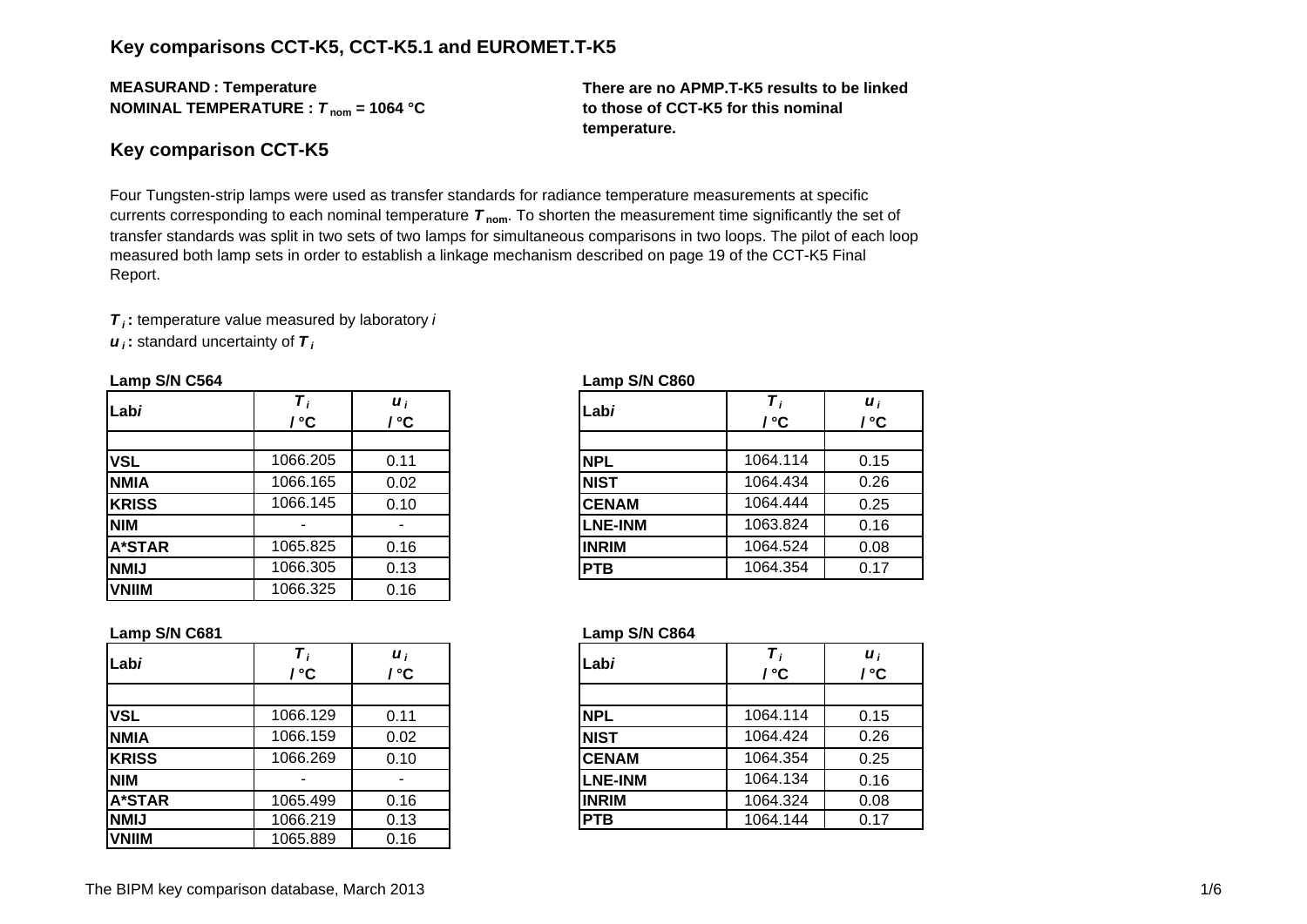## **Key comparison CCT-K5.1**

#### **This is a bilateral comparison between the PTB and the NRC.**

**T<sub>NRC</sub>**: temperature value measured at the NRC  $u_{\text{NRC}}$ : standard uncertainty of  $\tau_{\text{NRC}}$ 

- **Lamp C598**  $T_{\text{NRC}} = 1064.45 \text{ °C}$  $u_{\text{NRC}}$  = 0.22 °C
- **Lamp 644C**  $T_{\text{NRC}} = 1064.46 \text{ °C}$  $u_{\text{ NRC}}$  = 0.22 °C

## **Key comparison EUROMET.T-K5**

This comparison involved eight participants and was carried out from October 1999 to February 2001. The two transfer standards were Lamp S/N C564 and Lamp S/N C681 already used in CCT-K5. The individual laboratory measurements and their uncertainties are given in Tables 5 to 11 of the EUROMET.T-K5 Final Report.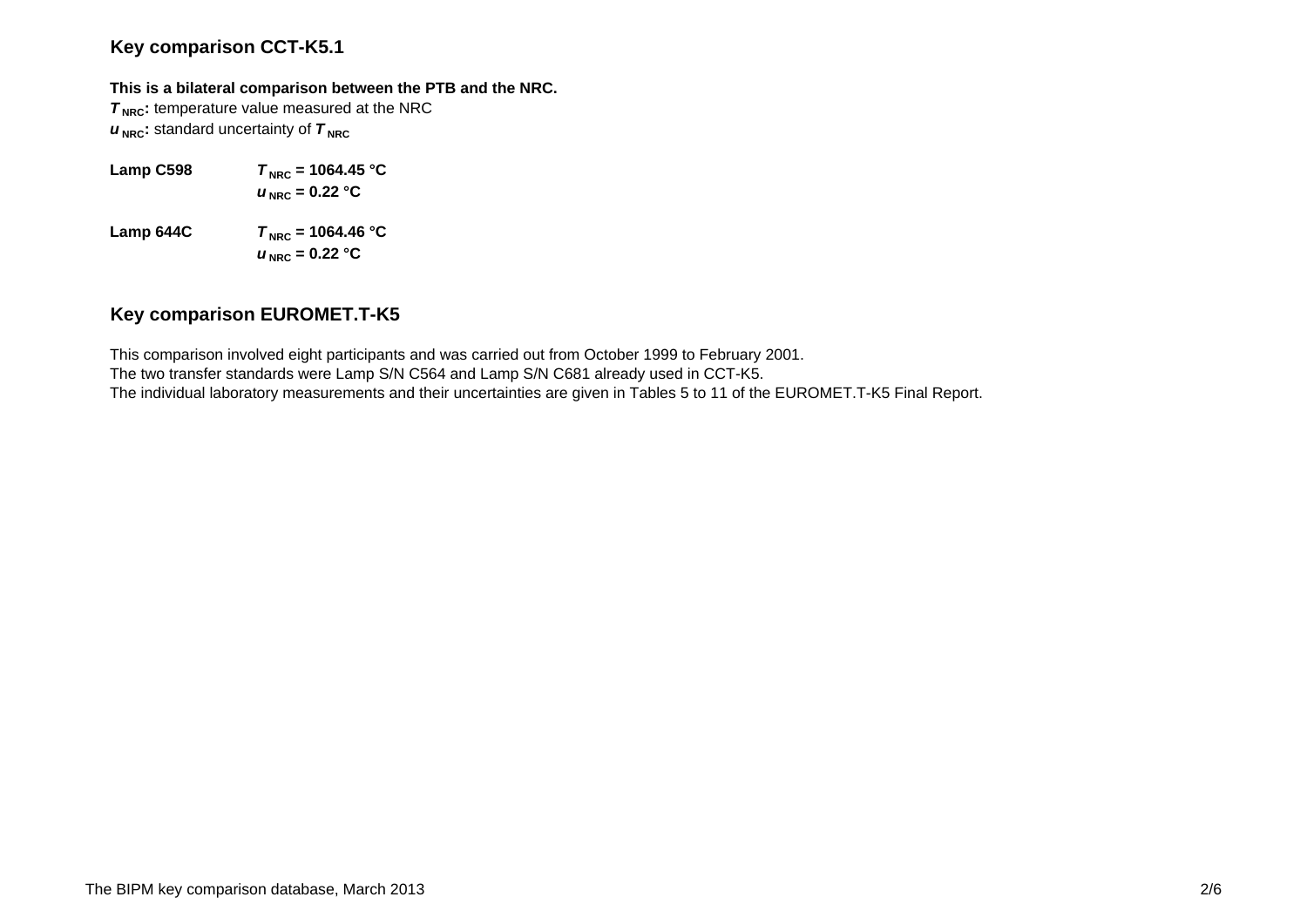## **Key comparisons CCT-K5, CCT-K5.1 and EUROMET.T-K5**

**Key comparison CCT-K5**

**MEASURAN D : Temperature NOMINAL TEMPERATURE :**  *T* **nom = 1064 °C**

The key comparison reference value  $\bm{\tau}_{\mathsf{R}}$  for each nominal temperature  $\bm{\tau}_{\mathsf{nom}}$  and each lamp  $\bm{k}$  is calculated on the basis of the median of measured radiance temperatures  $\bm{\tau}_i$ (*k, T*  $_{\rm nom}$ ). Its standard uncertainty,  $\bm{u}(\bm{\tau}_{{\sf R}})$ , is obtained as the standard uncertainty of the median.

| Lamp             | $T_R$ / $\degree$ C | $u(T_R)$ / $^{\circ}$ C |
|------------------|---------------------|-------------------------|
| C <sub>564</sub> | 1066.290            | 0.114                   |
| C681             | 1066.110            | 0.038                   |
| C860             | 1064.350            | 0.117                   |
| C864             | 1064.240            | 0.117                   |

**For each temperature**  *T* **nom the degree of equivalence of laboratory** *i* **with respect to the key comparison reference value is given by a pair of terms:**   $D_i$  and its expanded uncertainty  $U_i$  (k = 2) both expressed in K. The computation of  $D_i$  and  $U_i$  is explained in the Addendum to the CCT-K5 Final **Report.**

**For each temperature**  *T* **nom the pair-wise degree of equivalence between laboratory** *i* **and** *j* **is given by two terms:***<sup>D</sup> ij* **and its expanded uncertainty**   $U_{ij}$  ( $k$  = 2).The computation of  $D_{ij}$  and  $U_{ij}$  is also explained in the Addendum of the CCT-K5 Final Report.

### **Linking key comparison CCT-K5.1 to CCT-K5**

**The linkage is made through the common participation of PTB in both key comparisons, and is detailed in the CCT-K5 and CCT-K5.1 Linkage Report.**

### **Linking key comparison EUROMET.T-K5 to CCT-K5**

The measurements of the EUROMET.T-K5 participants are directly linked to the key comparison reference value obtained in CCT-K5 as the protocols of the two key comparisons are identical and the transfer standards are the same (see in Chapter VII of the EUROMET.T-K5 Final Report).

Degrees of equivalence relative to the CCT-K5 key comparison reference values are computed for each of the transfer standards. Pair-wise degrees of equivalence inside EUROMET.T-K5 are available in the EUROMET.T-K5 Final Report (Tables 15 to 36).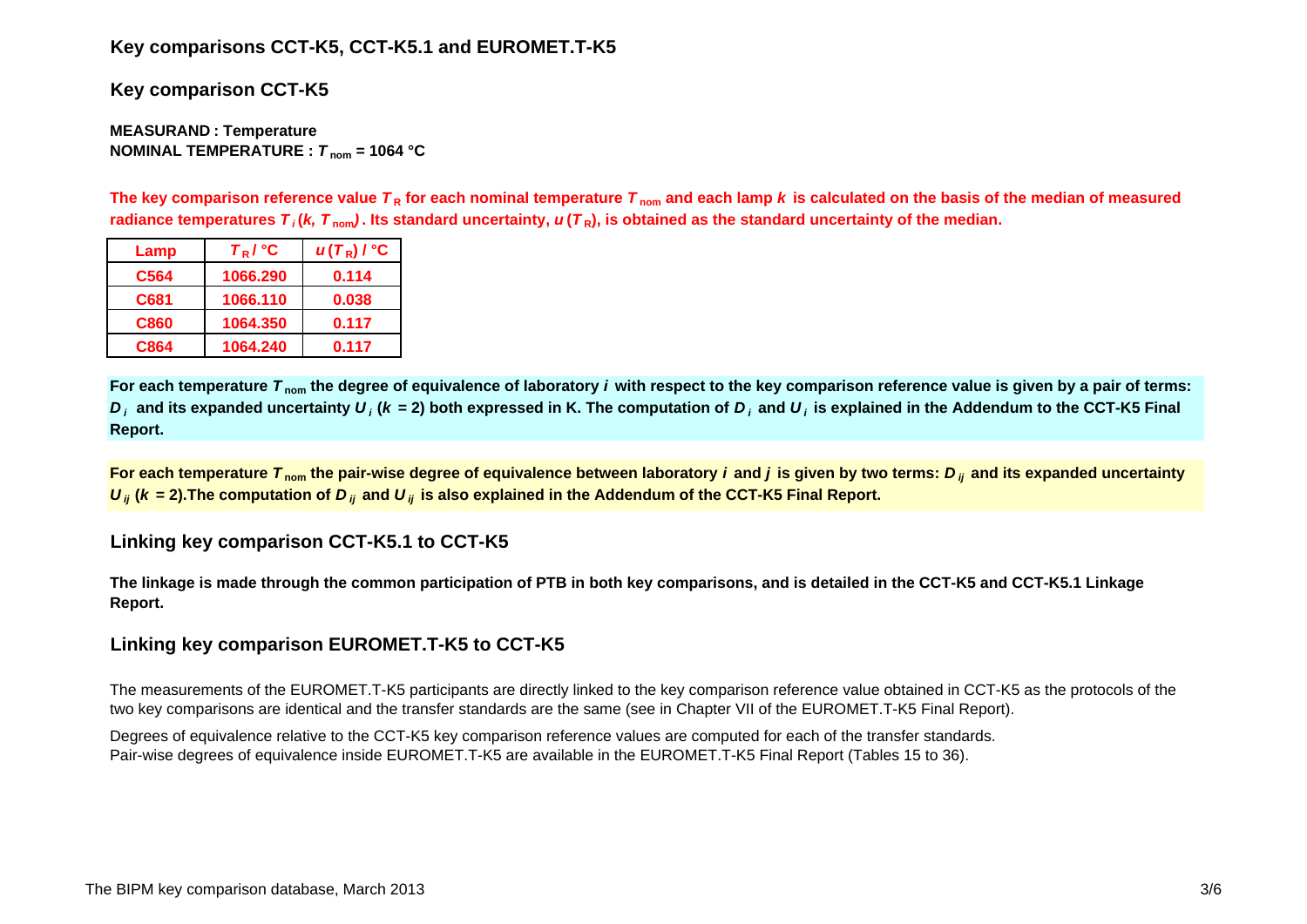## **Key comparisons CCT-K5, CCT-K5.1 and EUROMET.T-K5**

# **MEASURAN D : Temperature**

**NOMINAL TEMPERATURE :**  *T* **nom = 1064 °C**

**Degrees of equivalence relative to the CCT-K5 key comparison reference value**

| Labi           |          |       |            |
|----------------|----------|-------|------------|
|                | $D_i$    | $U_i$ |            |
|                |          | / K   |            |
| <b>VSL</b>     | $-0.033$ | 0.257 | <b>CEM</b> |
| <b>NPL</b>     | $-0.181$ | 0.329 | IPQ        |
| <b>NMIA</b>    | $-0.038$ | 0.155 |            |
| <b>KRISS</b>   | 0.007    | 0.279 | KEH        |
| <b>NIM</b>     |          |       | SMU        |
| <b>A*STAR</b>  | $-0.538$ | 0.350 | <b>SP</b>  |
| <b>NMIJ</b>    | 0.062    | 0.291 | KES        |
| <b>VNIIM</b>   | $-0.093$ | 0.365 | VSL        |
| <b>NIST</b>    | 0.134    | 0.536 |            |
| <b>CENAM</b>   | 0.104    | 0.515 |            |
| <b>LNE-INM</b> | $-0.316$ | 0.401 |            |
| <b>INRIM</b>   | 0.129    | 0.206 |            |
| <b>PTB</b>     | $-0.046$ | 0.205 |            |
|                |          |       |            |
| <b>NRC</b>     | $-0.061$ | 0.597 |            |

|          | $D_i$    | $\boldsymbol{U}_i$ |              | $\bm{D}$ | $\boldsymbol{U}_i$ |              | D       | $\boldsymbol{U}_i$ |
|----------|----------|--------------------|--------------|----------|--------------------|--------------|---------|--------------------|
|          | / K      |                    |              |          | / K                |              |         | / K                |
|          | $-0.033$ | 0.257              | <b>CEM</b>   | 0.02     | 0.33               | <b>CEM</b>   | 0.01    | 0.23               |
|          | $-0.181$ | 0.329              | <b>IPQ</b>   | 0.00     | 0.72               | <b>IPQ</b>   | $-0.19$ | 0.71               |
| <u>А</u> | $-0.038$ | 0.155              | <b>UME</b>   | $-1.45$  | 0.41               | <b>UME</b>   | $-1.55$ | 0.37               |
| SS       | 0.007    | 0.279              | <b>MKEH</b>  | $-0.79$  | 1.75               | <b>MKEH</b>  | $-0.79$ | 1.88               |
|          | ۰.       | $\sim$             | <b>SMU</b>   | $-0.81$  | 0.42               | <b>SMU</b>   | $-0.44$ | 0.37               |
| TAR      | $-0.538$ | 0.350              | <b>SP</b>    | $-0.55$  | 0.81               | <b>SP</b>    | $-0.58$ | 0.78               |
|          | 0.062    | 0.291              | <b>MIKES</b> | $-0.47$  | 1.10               | <b>MIKES</b> | $-0.46$ | 0.94               |
| M        | $-0.093$ | 0.365              | <b>VSI</b>   | 0.12     | 0.31               | <b>VSL</b>   | $-0.04$ | 0.23               |

|   | $D_i$   | $\boldsymbol{U}_i$ |              | $\bm{D}_i$ | $\boldsymbol{U}_i$ |  |  |
|---|---------|--------------------|--------------|------------|--------------------|--|--|
|   |         | / K                |              | / K        |                    |  |  |
|   | 0.02    | 0.33               | <b>CEM</b>   | 0.01       | 0.23               |  |  |
|   | 0.00    | 0.72               | IPQ          | $-0.19$    | 0.71               |  |  |
|   | $-1.45$ | 0.41               | <b>UME</b>   | $-1.55$    | 0.37               |  |  |
|   | $-0.79$ | 1.75               | <b>MKEH</b>  | $-0.79$    | 1.88               |  |  |
|   | $-0.81$ | 0.42               | <b>SMU</b>   | $-0.44$    | 0.37               |  |  |
|   | $-0.55$ | 0.81               | <b>SP</b>    | $-0.58$    | 0.78               |  |  |
| S | $-0.47$ | 1.10               | <b>MIKES</b> | $-0.46$    | 0.94               |  |  |
|   | 0.12    | 0.31               | VSL          | $-0.04$    | 0.23               |  |  |

**Black: participants in CCT-K5**

**Green: participant in CCT-K5.1**

**Orange: participants in EUROMET.T-K5 (measurements with Lamp S/N C564) Gre y: partici pants in EUROMET.T-K5 (measurements with Lam p S/N C681)**

**Lamp S/N C564 Lamp S/N C681**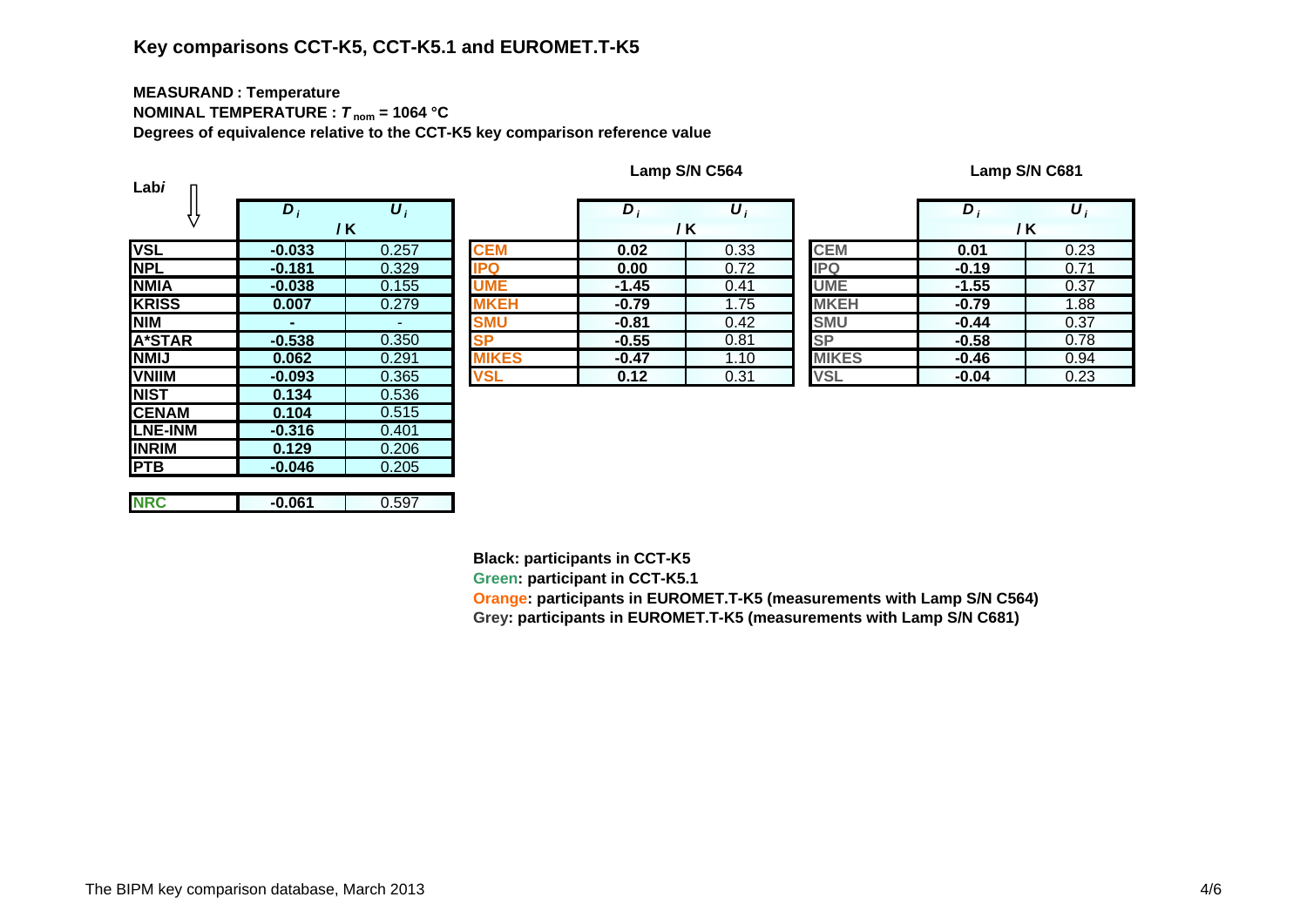### **Key comparisons CCT-K5 and CCT-K5.1 MEASURAND**

**NOMINAL TEMPERATURE :**  $T_{\text{nom}} = 1064 \text{ °C}$ 

#### **Matrix of equivalence**

|                |                |                    | Labj         | $\implies$            |          |                       |                     |                                                            |                  |              |                       |                       |                                              |          |                                                          |                |                       |                |
|----------------|----------------|--------------------|--------------|-----------------------|----------|-----------------------|---------------------|------------------------------------------------------------|------------------|--------------|-----------------------|-----------------------|----------------------------------------------|----------|----------------------------------------------------------|----------------|-----------------------|----------------|
| Labi           |                |                    |              | <b>VSL</b>            |          | <b>NPL</b>            |                     | <b>NMIA</b>                                                | <b>KRISS</b>     |              | <b>NIM</b>            |                       | A*STAR                                       |          |                                                          | <b>NMIJ</b>    | <b>VNIIM</b>          |                |
|                | $D_i$          | $\boldsymbol{U}_i$ | $D_{ij}$     | $\boldsymbol{U}_{ij}$ | $D_{ii}$ | $\boldsymbol{U}_{ii}$ | $\overline{D}_{ij}$ | $\boldsymbol{U}_{ii}$<br>$D_{ij}$<br>$\boldsymbol{U}_{ij}$ |                  | $D_{ij}$     | $\boldsymbol{U}_{ij}$ |                       | $\overline{D}_{ij}$<br>$\boldsymbol{U}_{ij}$ |          | $D_{ii}$<br>$\boldsymbol{U}_{ii}$<br>$\overline{D}_{ij}$ |                | $\boldsymbol{U}_{ii}$ |                |
|                |                | / K                |              | /K                    | $/$ K    |                       |                     | $\sqrt{K}$                                                 |                  | / K          |                       | / K                   |                                              | $/$ K    | / K                                                      |                | / K                   |                |
| <b>VSL</b>     | $-0.033$       | 0.257              |              |                       |          | $0.149$ 0.410         | 0.005               | 0.227                                                      | $-0.040$ $0.313$ |              |                       |                       | 0.505                                        | 0.408    | $-0.095$ 0.341                                           |                |                       | $0.060$ 0.428  |
| <b>NPL</b>     | $-0.181$       | 0.329              |              | $-0.149$ 0.410        |          |                       | $-0.144$            | 0.351                                                      | $-0.189$ $0.409$ |              |                       |                       | 0.357                                        | 0.473    | $-0.244$                                                 | 0.433          |                       | $-0.089$ 0.477 |
| <b>NMIA</b>    | $-0.038$       | 0.155              | $-0.005$     | 0.227                 | 0.144    | 0.351                 |                     |                                                            | $-0.045$ 0.214   |              |                       |                       | 0.500                                        | 0.360    | $-0.100$                                                 | 0.266          |                       | $0.055$ 0.387  |
| <b>KRISS</b>   | 0.007          | 0.279              | 0.040        | 0.313                 | 0.189    | 0.409                 | 0.045               | 0.214                                                      |                  |              | $\blacksquare$        |                       | 0.545                                        | 0.439    |                                                          | $-0.055$ 0.344 | $0.100$ $0.470$       |                |
| <b>NIM</b>     | $\blacksquare$ |                    |              |                       |          |                       |                     |                                                            |                  |              |                       |                       |                                              | $\sim$   |                                                          | $\blacksquare$ | $\blacksquare$        |                |
| <b>A*STAR</b>  | $-0.538$       | 0.350              | $-0.505$     | 0.408                 | $-0.357$ | 0.473                 | $-0.500$            | 0.360                                                      | $-0.545$         | 0.439        | $\blacksquare$        | $\sim$                |                                              |          | $-0.600$                                                 | 0.429          | $-0.445$              | 0.456          |
| <b>NMIJ</b>    | 0.062          | 0.291              | 0.095        | 0.341                 | 0.244    | 0.433                 | 0.100               | 0.266                                                      | 0.055            | 0.344        | $\blacksquare$        | $\sim$                | 0.600                                        | 0.429    |                                                          |                |                       | $0.155$ 0.448  |
| <b>VNIIM</b>   | $-0.093$       | 0.365              | $-0.060$     | 0.428                 | 0.089    | 0.477                 | $-0.055$            | 0.387                                                      | $-0.100$ 0.470   |              | $\blacksquare$        |                       | 0.445                                        | 0.456    |                                                          | $-0.155$ 0.448 |                       |                |
| <b>NIST</b>    | 0.134          | 0.536              | 0.167        | 0.590                 | 0.315    | 0.600                 | 0.172               | 0.551                                                      | 0.127            | 0.589        |                       |                       | 0.672                                        | 0.635    | 0.072                                                    | 0.606          | 0.227                 | 0.638          |
| <b>CENAM</b>   | 0.104          | 0.515              | 0.137        | 0.573                 | 0.285    | 0.585                 | 0.142               | 0.531                                                      | 0.097            | 0.571        | $\blacksquare$        |                       | 0.642                                        | 0.618    | 0.042                                                    | 0.589          | 0.197                 | 0.621          |
| <b>LNE-INM</b> | $-0.316$       | 0.401              | $-0.284$     | 0.441                 | $-0.135$ | 0.466                 | $-0.279$            | 0.387                                                      | $-0.324$         | 0.439        |                       |                       | 0.222                                        | 0.500    | $-0.379$                                                 | 0.462          |                       | $-0.224$ 0.503 |
| <b>INRIM</b>   | 0.129          | 0.206              | 0.162        | 0.322                 | 0.310    | 0.354                 | 0.167               | 0.243                                                      | 0.122            | 0.320        |                       |                       | 0.667                                        | 0.399    | 0.067                                                    | 0.351          |                       | $0.222$ 0.404  |
| <b>PTB</b>     | $-0.046$       | 0.205              | $-0.014$     | 0.441                 | 0.135    | 0.465                 | $-0.009$            | 0.386                                                      | $-0.054$ 0.439   |              |                       |                       | 0.492                                        | 0.499    | $-0.109$                                                 | 0.462          | 0.047                 | 0.502          |
|                |                |                    |              |                       |          |                       |                     |                                                            |                  |              |                       |                       |                                              |          |                                                          |                |                       |                |
| <b>NRC</b>     | $-0.061$       | 0.597              |              | $-0.028$ 0.650        |          | $0.120$ 0.682         | $-0.023$ 0.617      |                                                            | $-0.068$ 0.659   |              | $\blacksquare$        |                       | 0.477                                        | 0.692    |                                                          | $-0.123$ 0.664 |                       | $0.032$ 0.700  |
|                |                |                    |              |                       |          |                       |                     |                                                            |                  |              |                       |                       |                                              |          |                                                          |                |                       |                |
|                |                |                    |              |                       |          |                       |                     |                                                            |                  |              |                       |                       |                                              |          |                                                          |                |                       |                |
|                |                |                    | Lab <i>j</i> |                       |          |                       |                     |                                                            |                  |              |                       |                       |                                              |          |                                                          |                |                       |                |
| Labi           |                |                    |              | <b>NIST</b>           |          | <b>CENAM</b>          |                     | <b>LNE-INM</b>                                             |                  | <b>INRIM</b> |                       | <b>PTB</b>            |                                              |          | <b>NRC</b>                                               |                |                       |                |
|                | $D_i$          | $\boldsymbol{U}_i$ | $D_{ij}$     | $U_{ii}$              | $D_{ii}$ | $U_{ii}$              | $D_{ii}$            | $U_{ii}$                                                   | $D_{ii}$         | $U_{ii}$     | $D_{ii}$              | $\boldsymbol{U}_{ij}$ |                                              | $D_{ij}$ | $U_{ii}$                                                 |                |                       |                |
|                | $/$ K          |                    |              | 1 <sub>K</sub>        |          | $/$ K                 |                     | $/$ K                                                      | / K              |              | $\sqrt{K}$            |                       |                                              |          | /K                                                       |                |                       |                |
| <b>VSL</b>     | $-0.033$       | 0.257              | $-0.167$     | 0.590                 | $-0.137$ | 0.573                 | 0.284               | 0.441                                                      | $-0.162$         | 0.322        | 0.014                 | 0.441                 |                                              |          | $0.028$ 0.650                                            |                |                       |                |
| <b>NPL</b>     | -0.181         | 0.329              | $-0.315$     | 0.600                 | $-0.285$ | 0.585                 | 0.135               | 0.466                                                      | $-0.310$         | 0.354        | $-0.135$              | 0.465                 |                                              |          | $-0.120$ $0.682$                                         |                |                       |                |
| <b>NMIA</b>    | $-0.038$       | 0.155              | $-0.172$     | 0.551                 | $-0.142$ | 0.531                 | 0.279               | 0.387                                                      | $-0.167$         | 0.243        | 0.009                 | 0.386                 |                                              | 0.023    | 0.617                                                    |                |                       |                |
| <b>KRISS</b>   | 0.007          | 0.279              | $-0.127$     | 0.589                 | $-0.097$ | 0.571                 | 0.324               | 0.439                                                      | $-0.122$         | 0.320        | 0.054                 | 0.439                 |                                              | 0.068    | 0.659                                                    |                |                       |                |
| <b>NIM</b>     |                |                    |              |                       |          |                       |                     |                                                            |                  |              |                       |                       |                                              |          |                                                          |                |                       |                |
| <b>A*STAR</b>  | $-0.538$       | 0.350              | $-0.672$     | 0.635                 | $-0.642$ | 0.618                 | $-0.222$            | 0.500                                                      | $-0.667$         | 0.399        | $-0.492$              | 0.499                 |                                              |          | $-0.477$ 0.692                                           |                |                       |                |
| <b>NMIJ</b>    | 0.062          | 0.291              | $-0.072$     | 0.606                 | $-0.042$ | 0.589                 | 0.379               | 0.462                                                      | $-0.067$         | 0.351        | 0.109                 | 0.462                 |                                              |          | $0.123 \mid 0.664$                                       |                |                       |                |
| <b>VNIIM</b>   | $-0.093$       | 0.365              | $-0.227$     | 0.638                 | $-0.197$ | 0.621                 | 0.224               | 0.503                                                      | $-0.222$         | 0.404        | $-0.047$              | 0.502                 |                                              |          | $-0.032$ 0.700                                           |                |                       |                |
| <b>NIST</b>    | 0.134          | 0.536              |              |                       | 0.030    | 0.722                 | 0.450               | 0.632                                                      | 0.005            | 0.552        | 0.180                 | 0.629                 |                                              |          | $0.195$ $0.803$                                          |                |                       |                |
| <b>CENAM</b>   | 0.104          | 0.515              |              | $-0.030$ $0.722$      |          |                       | 0.420               | 0.627                                                      | $-0.025$         | 0.528        | 0.150                 | 0.608                 |                                              |          | $0.165$ 0.789                                            |                |                       |                |
| <b>LNE-INM</b> | -0.316         | 0.401              | $-0.450$     | 0.632                 | $-0.420$ | 0.627                 |                     |                                                            | $-0.445$ 0.440   |              | $-0.270$ 0.534        |                       |                                              |          | $-0.255$ 0.719                                           |                |                       |                |
| <b>INRIM</b>   | 0.129          | 0.206              | $-0.005$     | 0.552                 | 0.025    | 0.528                 | 0.445               | 0.440                                                      |                  |              |                       | $0.175$ 0.376         |                                              |          | $0.190$ $0.632$                                          |                |                       |                |
| <b>PTB</b>     | -0.046         | 0.205              | $-0.180$     | 0.629                 | $-0.150$ | 0.608                 | 0.270               | 0.534                                                      | $-0.175$ 0.376   |              |                       |                       |                                              |          | $0.015$ 0.631                                            |                |                       |                |
| <b>NRC</b>     |                |                    |              |                       |          |                       |                     |                                                            |                  |              |                       |                       |                                              |          |                                                          |                |                       |                |